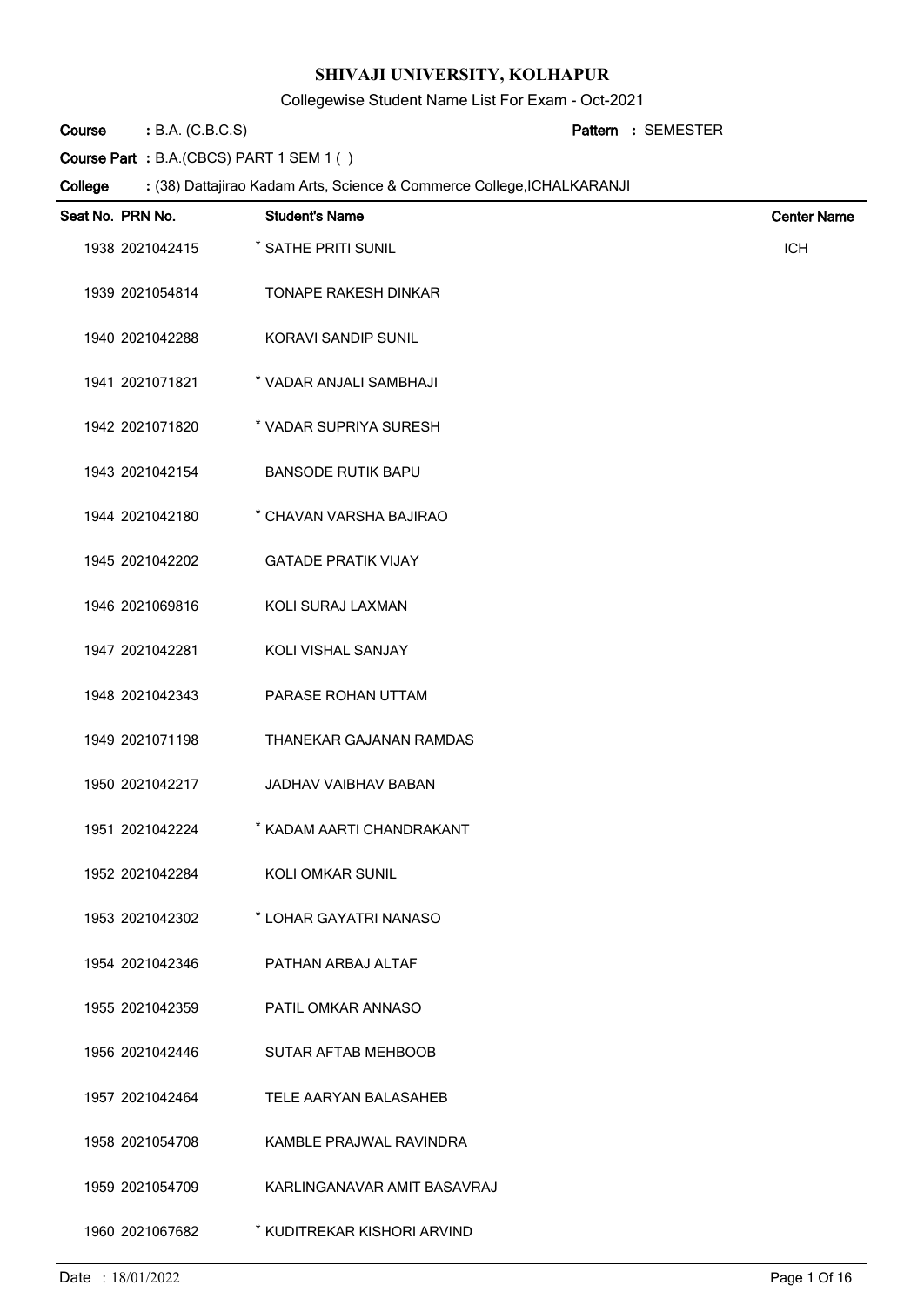Collegewise Student Name List For Exam - Oct-2021

B.A. (C.B.C.S) **: Pattern Course**

SEMESTER **:**

**Course Part :** B.A.(CBCS) PART 1 SEM 1 ( )

| Seat No. PRN No. | <b>Student's Name</b>             | <b>Center Name</b> |
|------------------|-----------------------------------|--------------------|
| 1961 2021054782  | <b>MULLANI AMAN ZAKIR</b>         |                    |
| 1962 2021042421  | SAYYAD AABEED BASHEER             |                    |
| 1963 2021070968  | * TADAKHE MADHURI SHANKAR         |                    |
| 1964 2021054812  | <b>TANANGE ROHIT PRAKASH</b>      |                    |
| 1965 2021070970  | <b>MAGDUM CHINMAY GAJANAND</b>    |                    |
| 1966 2021054792  | * PARASE KOMAL BAJARANG           |                    |
| 1967 2021042447  | * SUTAR NIKITA KUMAR              |                    |
| 1968 2021054691  | ANDAR AJAY SANJAY                 |                    |
| 1969 2021042182  | DAINGADE DIPAK APPASAHEB          |                    |
| 1970 2021054702  | <b>JADHAV ONKAR RAMESH</b>        |                    |
| 1971 2021042230  | KAMATE ADITYA LAXMAN              |                    |
| 1972 2021042298  | <b>LAKADE VIJAY GIRISH</b>        |                    |
| 1973 2021042392  | * PUJARI AARATI BABURAO           |                    |
| 1974 2021042394  | * PUJARI KOMAL SATAPPA            |                    |
| 1975 2021037143  | ARAGE GANESH SADASHIV             |                    |
| 1976 2021042146  | * AWALE SHRADDHA JAGANNATH        |                    |
| 1977 2021054695  | BHAGWAT PANKAJ SHRIKANT           |                    |
| 1978 2021042166  | * BHOSALE POOJA MARUTI            |                    |
| 1979 2021054697  | <b>BODAKE SHIVAM BABASAHEB</b>    |                    |
| 1980 2021042174  | <b>BUDAKE ADARSHA CHANDRAKANT</b> |                    |
| 1981 2021042184  | DALAVI RAHUL PUNDALIK             |                    |
| 1982 2021042187  | DHANGAR YOGESH PRAKASH            |                    |
| 1983 2021042193  | * FADTARE PRITI RAJENDRA          |                    |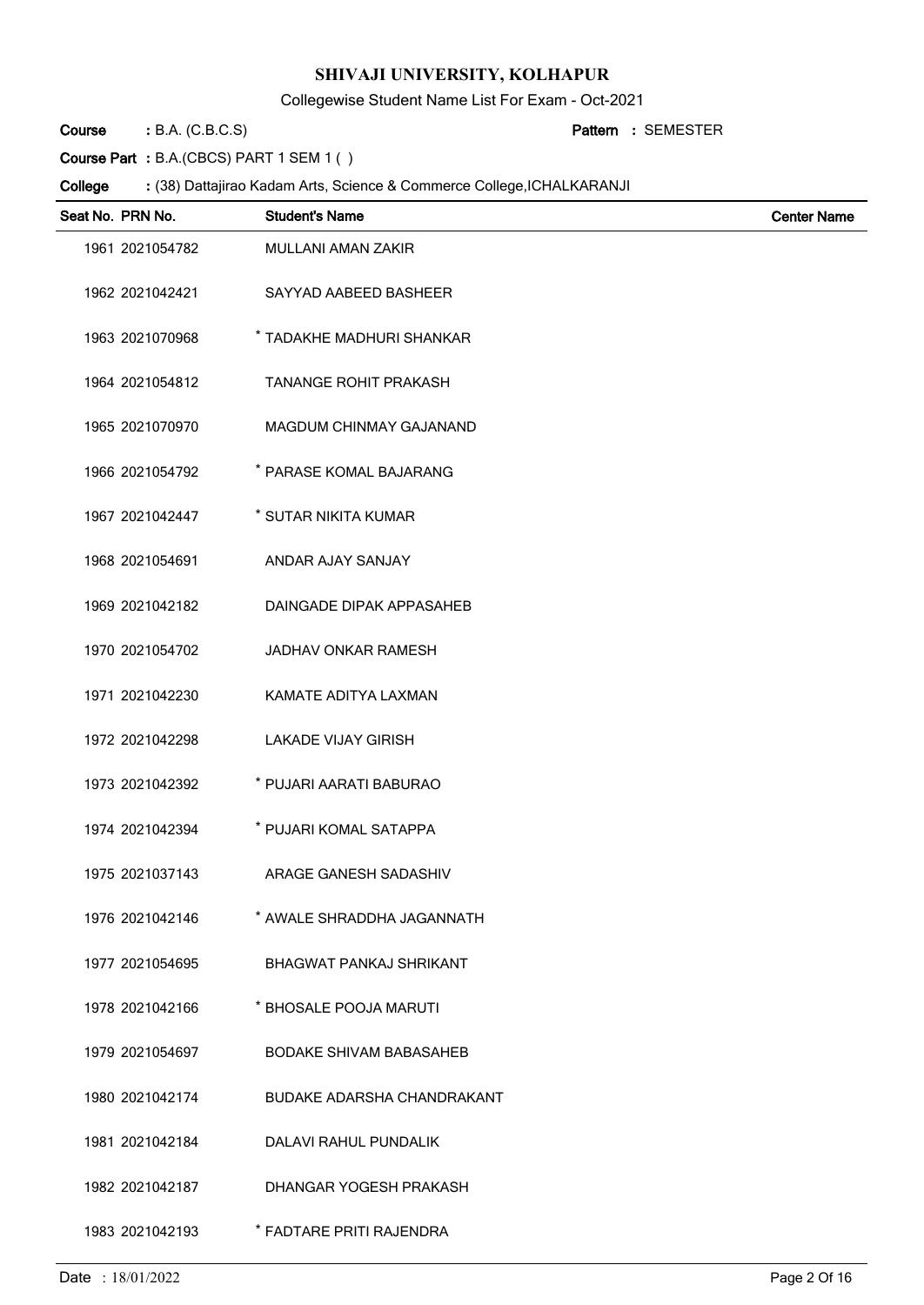Collegewise Student Name List For Exam - Oct-2021

B.A. (C.B.C.S) **: Pattern Course**

SEMESTER **:**

**Course Part :** B.A.(CBCS) PART 1 SEM 1 ( )

| Seat No. PRN No. | <b>Student's Name</b>         | <b>Center Name</b> |
|------------------|-------------------------------|--------------------|
| 1984 2021042214  | <b>GURAV SANKET SANJAY</b>    |                    |
| 1985 2021054701  | JADHAV ARJUN ANNASO           |                    |
| 1986 2021054704  | KADAM YOGESH ASHOK            |                    |
| 1987 2021042237  | KAMBLE PRATIK MAHESH          |                    |
| 1988 2021064569  | KAMBLE SANKET SHARAD          |                    |
| 1989 2021054707  | KAMBLE SARVESH ASHOK          |                    |
| 1990 2021042258  | KAMBLE SHRIDHAR SUNIL         |                    |
| 1991 2021042262  | KASAR ALOK RAJENDRA           |                    |
| 1992 2021042269  | KHOT PRANIT SHARAD            |                    |
| 1993 2021054713  | KOTAMIRE ULLASH DASHRATH      |                    |
| 1994 2021042294  | * KURANE DIMPAL ANIL          |                    |
| 1995 2021054715  | <b>LAD RUPESH SANJAY</b>      |                    |
| 1996 2021042307  | <b>MALAGE PRASHANT ASHOK</b>  |                    |
| 1997 2021042312  | MANE VINAYAK RAJU             |                    |
| 1998 2021042313  | MANSURE SOYAL NAFIS           |                    |
| 1999 2021042315  | MINDHE RAHUL RAMESHWAR        |                    |
| 2000 2021054719  | <b>MOHITE ROHIT RAVASAHEB</b> |                    |
| 2001 2021042331  | NAGARKAR AADESH SANJAY        |                    |
| 2002 2021054797  | * PUJARI SARIKA SANJAY        |                    |
| 2003 2021054796  | * PUJARI SWAPNALI LAXMAN      |                    |
| 2004 2021042402  | <b>RUGE JINEDRA MAHAVIR</b>   |                    |
| 2005 2021042403  | RUPNAVAR AKSHAY ANIL          |                    |
| 2006 2021054798  | SADAMATE DADASAHEB JOTIRAM    |                    |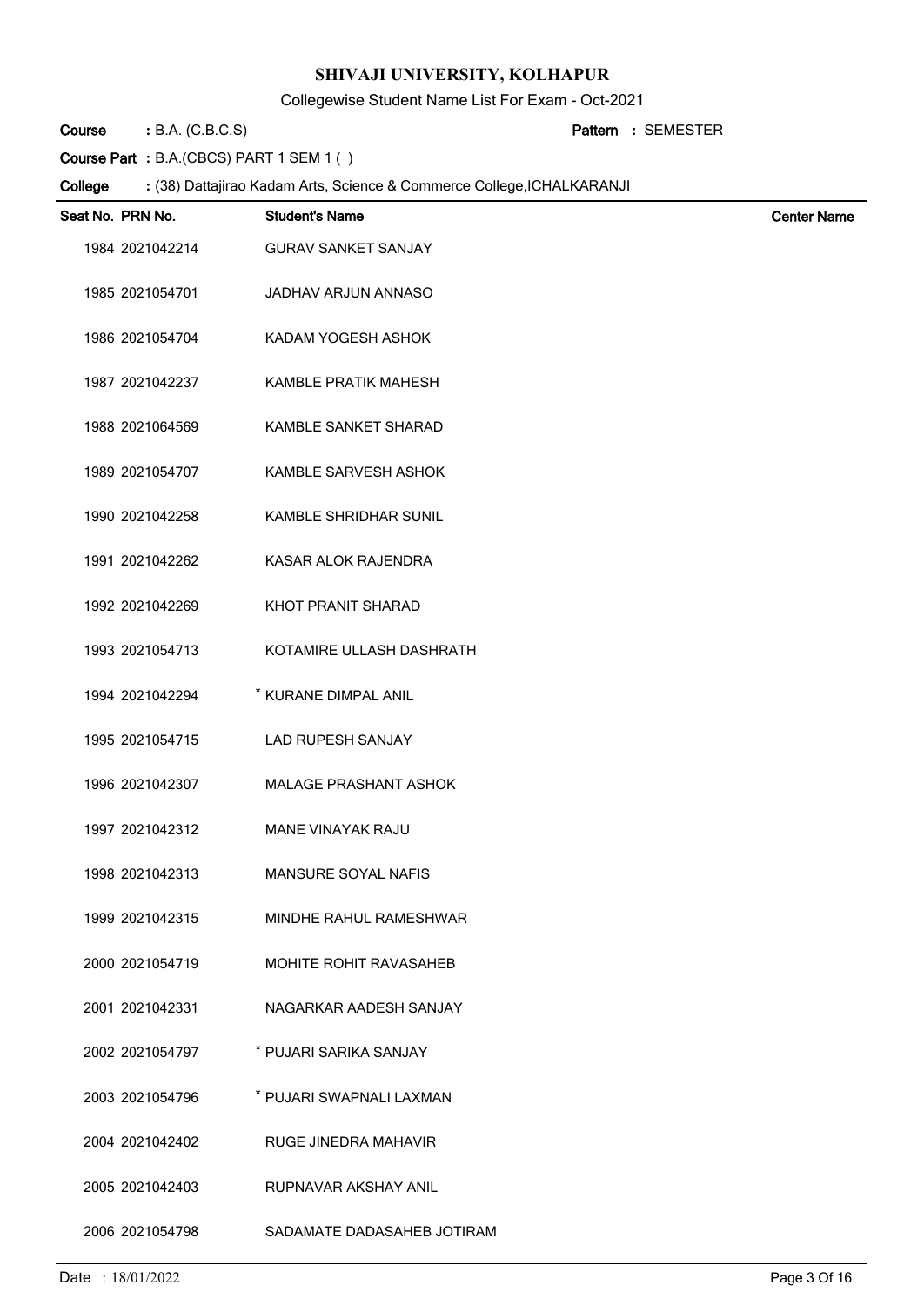Collegewise Student Name List For Exam - Oct-2021

B.A. (C.B.C.S) **: Pattern Course**

SEMESTER **:**

**Course Part :** B.A.(CBCS) PART 1 SEM 1 ( )

| Seat No. PRN No. | <b>Student's Name</b>          | <b>Center Name</b> |
|------------------|--------------------------------|--------------------|
| 2007 2021057503  | SHIVSHARAN PRADIP SAVANTA      |                    |
| 2008 2021042480  | UMRANE SHRINATH SADASHIV       |                    |
| 2009 2021042500  | YADAV PRATIK SADASHIV          |                    |
| 2010 2021042150  | <b>BANNE SOURABH SANJAY</b>    |                    |
| 2011 2021042177  | <b>CHAVAN SANKET ASHOK</b>     |                    |
| 2012 2021042283  | KOLI PRANAV MADHUKAR           |                    |
| 2013 2021042279  | <b>KOLI SANKET DINESH</b>      |                    |
| 2014 2021054712  | * KOSHTI PRITI CHANDRAKANT     |                    |
| 2015 2021042321  | MUJAWAR JUBER DADASO           |                    |
| 2016 2021042496  | <b>VIBHUTE RITESH SHRIKANT</b> |                    |
| 2017 2021042273  | <b>KHOT VISHAL DILIP</b>       |                    |
| 2018 2021042185  | * DAVARE RADHIKA RAMA          |                    |
| 2019 2021062520  | DHANAVADE SOURABH PARASHARAM   |                    |
| 2020 2021042191  | DHUPDALE DARSHAN SHRENIK       |                    |
| 2021 2021042212  | * GURAV ROHINI SACHIN          |                    |
| 2022 2021042218  | * JAMADAR AALISHA AMAJAD       |                    |
| 2023 2021042297  | LADAGE PANKAJ ANNASAHEB        |                    |
| 2024 2021042303  | MADAMAKANAL VIJAY PRAKASH      |                    |
| 2025 2021042354  | * PATIL DIVYA SANJAY           |                    |
| 2026 2021042379  | PATIL THORAT ROHIT MALAGONDA   |                    |
| 2027 2021069818  | PATIL VINAYAK SHIVAJI          |                    |
| 2028 2021042411  | * SANKPAL ANURADHA JOTIRAM     |                    |
| 2029 2021042414  | * SATHE PRACHI VIJAY           |                    |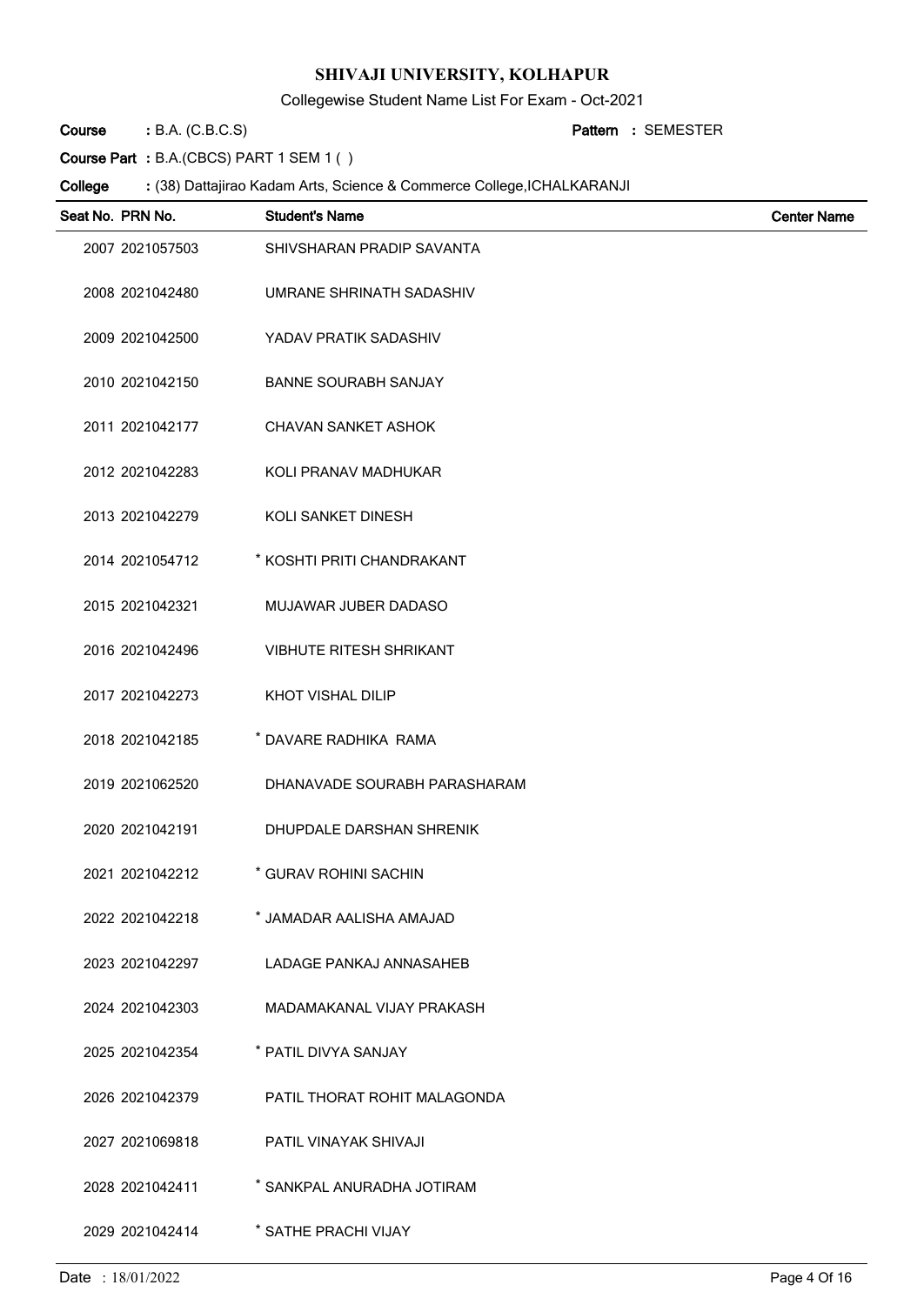Collegewise Student Name List For Exam - Oct-2021

B.A. (C.B.C.S) **: Pattern Course**

SEMESTER **:**

**Course Part :** B.A.(CBCS) PART 1 SEM 1 ( )

| Seat No. PRN No. | <b>Student's Name</b>             | <b>Center Name</b> |
|------------------|-----------------------------------|--------------------|
| 2030 2021042156  | BASTADE HARSHAVARDHAN SIDRAM      |                    |
| 2031 2021042157  | BASTADE JAYVARDHAN SIDRAM         |                    |
| 2032 2021042239  | <b>KAMBLE SHUBHAM ANIL</b>        |                    |
| 2033 2021067689  | KAMBLE VIJAYKUMAR TANAJI          |                    |
| 2034 2021042244  | <b>KAMBLE VISHAL SUNIL</b>        |                    |
| 2035 2021042306  | * MAKANDAR SIMRAN MAKBUL          |                    |
| 2036 2021042425  | SHEWALE ROHTI ASHOK               |                    |
| 2037 2021042533  | SURYAVANSHI VRUSHABH SANJAY       |                    |
| 2038 2021042483  | VADAR HANMANTA BHIMANNA           |                    |
| 2039 2021042168  | <b>BHOSALE PRAMOD MAHADEV</b>     |                    |
| 2040 2021042195  | <b>FUNDE PRAVIN ASHOK</b>         |                    |
| 2041 2021042197  | <b>GAIKWAD VIKAS MANIK</b>        |                    |
| 2042 2021042208  | <b>GHORPADE RUSHIKESH BABAN</b>   |                    |
| 2043 2021042253  | KAMBLE AVIRATNA BALU              |                    |
| 2044 2021042259  | * KAPASE PALLAVI VILAS            |                    |
| 2045 2021042266  | * KHARADE BHAGYSHRI SANJAY        |                    |
| 2046 2021042289  | KOTAMIRE RAHUL KISHOR             |                    |
| 2047 2021042323  | * MULLA AYESHA RASHID             |                    |
| 2048 2021042536  | * SURYAWANSHI BHAKTI BHAUSO       |                    |
| 2049 2021042456  | TAMAYCHE ADITYA SURAJ             |                    |
| 2050 2021042459  | TASGAVE YUVRAJ SUDHAKAR           |                    |
| 2051 2021042148  | <b>BANDGAR PRATHAMESH SHIVAJI</b> |                    |
| 2052 2021054692  | <b>BANDGAR SURAJ RAJENDRA</b>     |                    |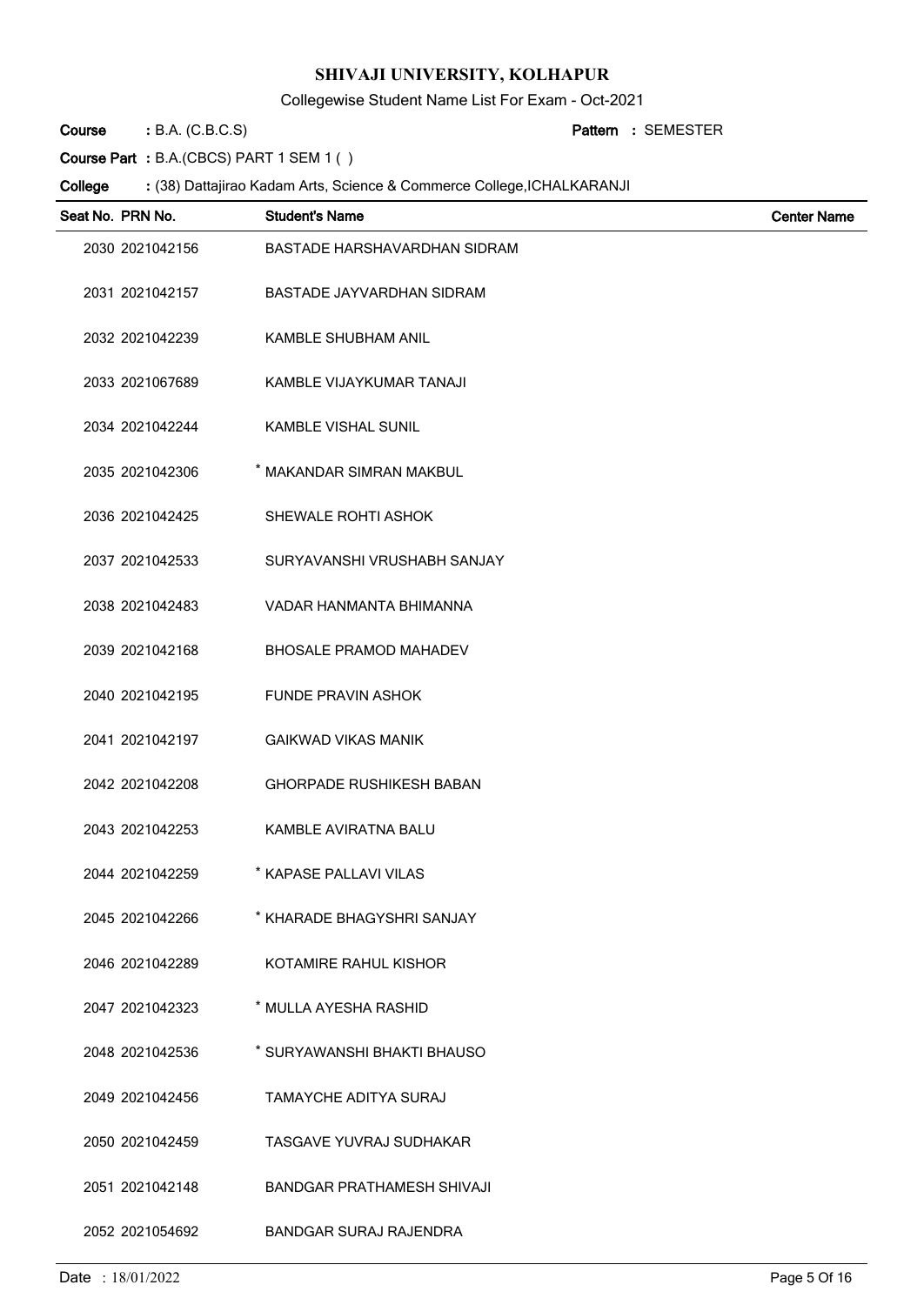Collegewise Student Name List For Exam - Oct-2021

B.A. (C.B.C.S) **: Pattern Course**

SEMESTER **:**

**Course Part :** B.A.(CBCS) PART 1 SEM 1 ( )

| Seat No. PRN No. | <b>Student's Name</b>           | <b>Center Name</b> |
|------------------|---------------------------------|--------------------|
| 2053 2021070967  | <b>BANNE RUSHIKESH MUKUND</b>   |                    |
| 2054 2021054694  | <b>BATUNGE AJAY GANESH</b>      |                    |
| 2055 2021062502  | <b>BHATMARE SUDARSHAN ARJUN</b> |                    |
| 2056 2021062505  | * BHUIMBAR GEETA ANANDA         |                    |
| 2057 2021054696  | * BISURKAR JYOTI MAHADEV        |                    |
| 2058 2021072616  | * CHAVAN SHUBHAM UTTAM          |                    |
| 2059 2021071087  | * CHAVAN TEJASWINI MAHADEV      |                    |
| 2060 2021042181  | CHOUGULE AVINASH DATTATRAYA     |                    |
| 2061 2021070969  | CHOUGULE SAGAR BASAVRAJ         |                    |
| 2062 2021042183  | DAKE TEJAS RAVINDRA             |                    |
| 2063 2021067683  | DHAMAME YASHVANT ISHWARA        |                    |
| 2064 2021062498  | DHUMAL VIVEK SUKUMAR            |                    |
| 2065 2021042205  | * GAYAKWAD NIKITA SHIVAJI       |                    |
| 2066 2021067685  | <b>GODHADE AKSHAY BALU</b>      |                    |
| 2067 2021054703  | <b>JADHAV PRASHANT KUMAR</b>    |                    |
| 2068 2021042220  | JAMADAR BANDENAVAJ DASTGIR      |                    |
| 2069 2021070062  | KABBURE SOURABH VIJAY           |                    |
| 2070 2021054706  | KAMBALE AARYAN SHANKAR          |                    |
| 2071 2021062486  | <b>KAMBLE ADITYA ATUL</b>       |                    |
| 2072 2021062484  | KAMBLE ARYAN SANJAY             |                    |
| 2073 2021042263  | KATKAR SHUBHAM VASANT           |                    |
| 2074 2021054710  | KAWADE TUSHAR UMESH             |                    |
| 2075 2021042267  | KHEMALAPURE ANKUSH DHANPAL      |                    |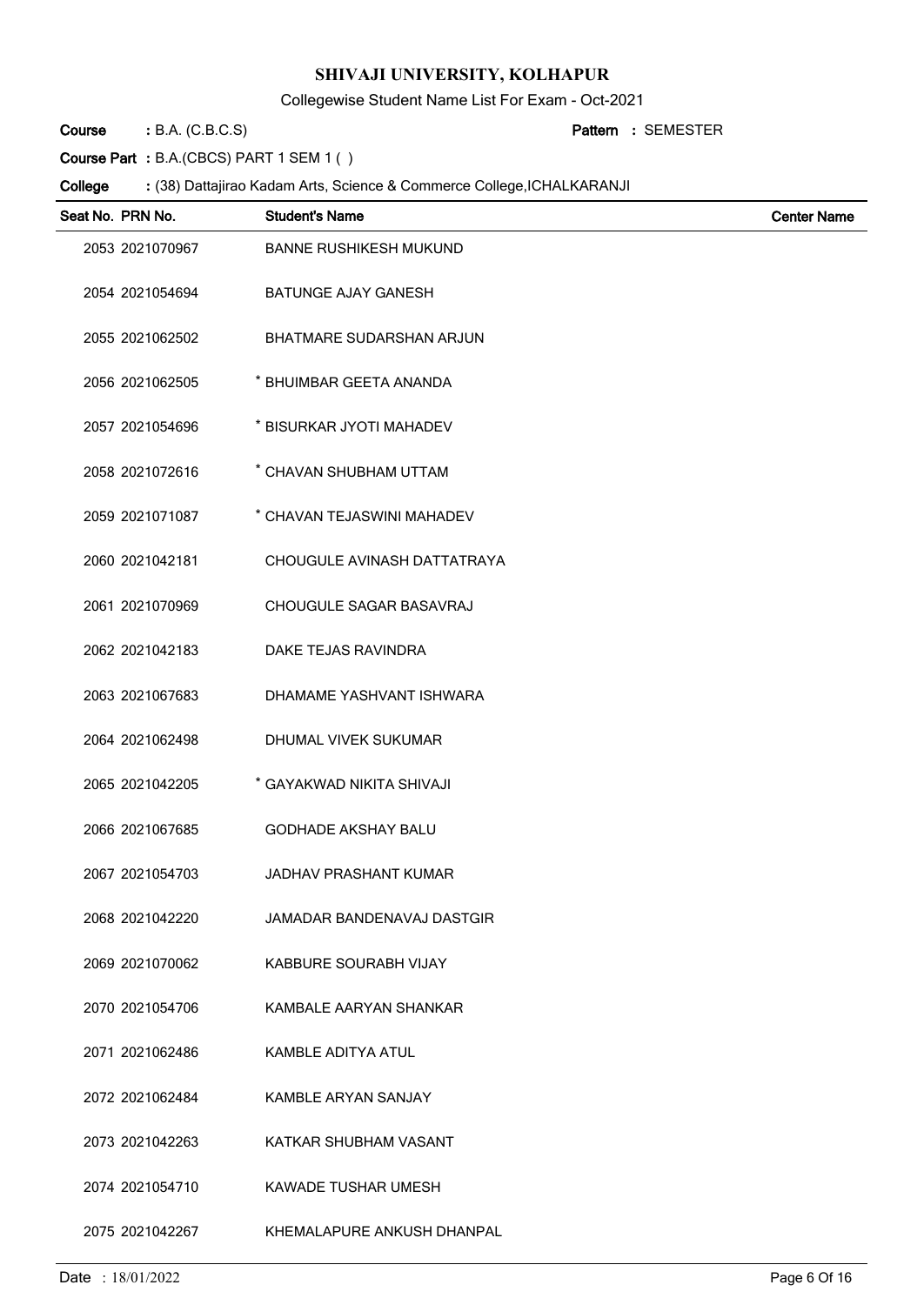Collegewise Student Name List For Exam - Oct-2021

B.A. (C.B.C.S) **: Pattern Course**

SEMESTER **:**

**Course Part :** B.A.(CBCS) PART 1 SEM 1 ( )

| Seat No. PRN No. | <b>Student's Name</b>        | <b>Center Name</b> |
|------------------|------------------------------|--------------------|
| 2076 2021070063  | KHOT AMRUT ANIL              |                    |
| 2077 2021042274  | KINEKAR ADITYA ANANDA        |                    |
| 2078 2021042285  | * KOLI SWATI BALASO          |                    |
| 2079 2021054714  | KULKARNI ABHIJIT KRUSHNAT    |                    |
| 2080 2021054718  | <b>MANE ROHIT RAMDAS</b>     |                    |
| 2081 2021042314  | MASAL VISHAL SANJAY          |                    |
| 2082 2021042324  | <b>MULLANI AMAN BAUDDIN</b>  |                    |
| 2083 2021042329  | NAGARAL SAYYAD ISMAIL        |                    |
| 2084 2021062507  | PATHARVAT SADIK SALIM        |                    |
| 2085 2021062503  | POWAR DEVADATTA SHANKAR      |                    |
| 2086 2021042398  | PUJARI YUVARAJ KHANAPPA      |                    |
| 2087 2021042413  | * SATHE AMRUTA SANJAY        |                    |
| 2088 2021042417  | * SATHE SHRADHA SHIVAJI      |                    |
| 2089 2021042445  | SATHE TUSHAR ISRAIL          |                    |
| 2090 2021042418  | SAVAKHANDE SAHIL RAJENDRA    |                    |
| 2091 2021062517  | SHAIKH SAMEER KHAJAHUSEN     |                    |
| 2092 2021042424  | SHAMNEWADI NAGESH SHANKAR    |                    |
| 2093 2021071793  | SHIKALAGAR AJAY MAHADEV      |                    |
| 2094 2021042428  | * SHINDE AKSHATA BHIMRAO     |                    |
| 2095 2021042435  | SHINDE PRATIK YASHVANT       |                    |
| 2096 2021042449  | SUTAR VAISHNAV TUKARAM       |                    |
| 2097 2021042450  | * SWAMI BHAGYASHREE DAYANAND |                    |
| 2098 2021042452  | <b>TADAKHE SWAGAT SANJAY</b> |                    |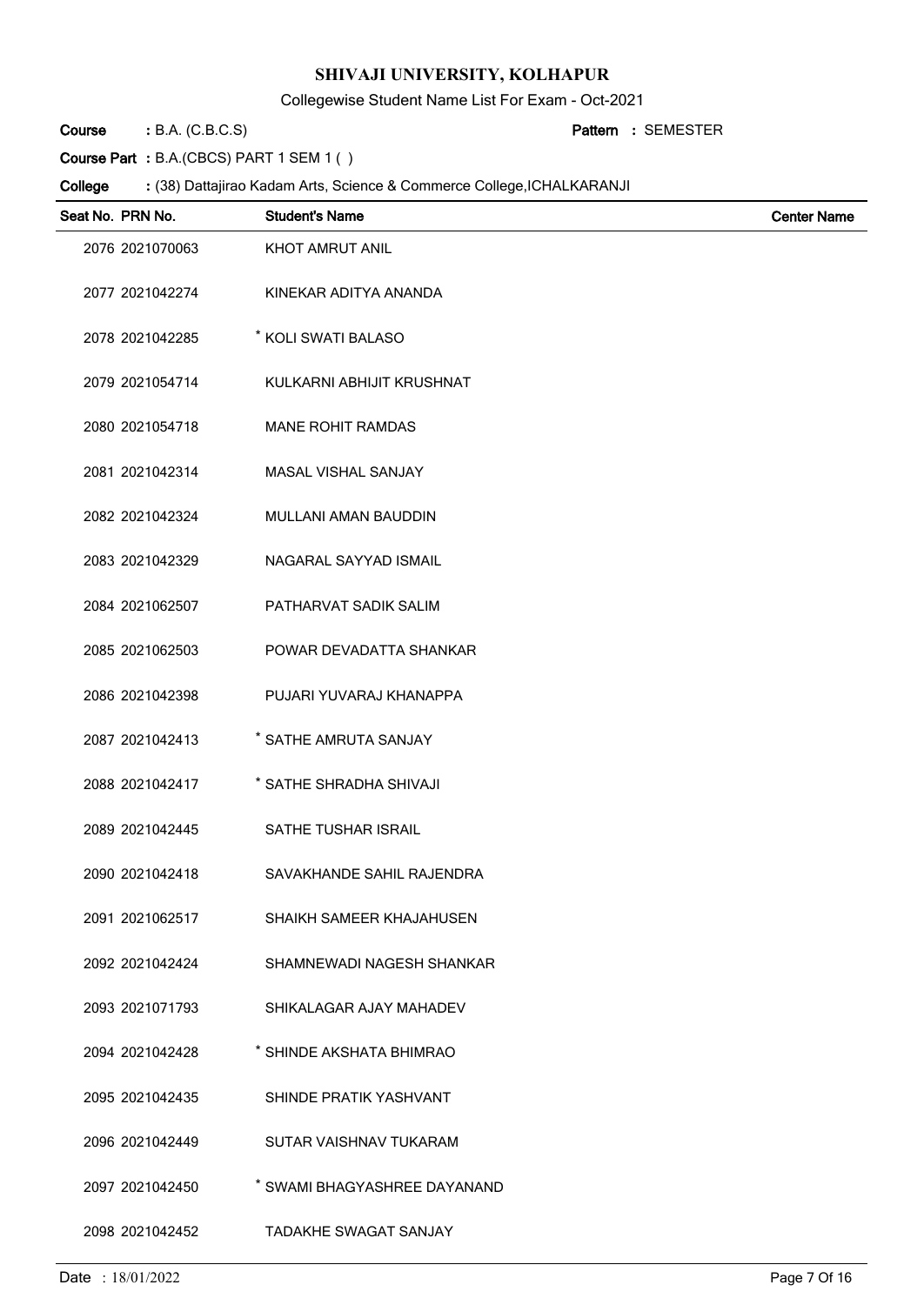Collegewise Student Name List For Exam - Oct-2021

B.A. (C.B.C.S) **: Pattern Course**

SEMESTER **:**

**Course Part :** B.A.(CBCS) PART 1 SEM 1 ( )

| Seat No. PRN No. | <b>Student's Name</b>           | <b>Center Name</b> |
|------------------|---------------------------------|--------------------|
| 2099 2021042453  | * TAGARE NISHA GAJANAN          |                    |
| 2100 2021042476  | * TIWARI NEHA VASHISHTA         |                    |
| 2101 2021042487  | <b>VADAR SUMIT SURESH</b>       |                    |
| 2102 2021042492  | <b>VANJIRE SUHAS SUKHADEV</b>   |                    |
| 2103 2021042497  | <b>VIDHATE OMKAR VINAYAK</b>    |                    |
| 2104 2021062514  | * WAYCHAL SHIVANI HARISHCHANDRA |                    |
| 2105 2021062504  | YELAVADE KIRAN DILIP            |                    |
| 2106 2021067691  | KAVTHEKAR SAHIL RAHMTULLA       |                    |
| 2107 2021042238  | <b>KAMBLE SHUBHAM ANIL</b>      |                    |
| 2108 2021042260  | KARADAGE WADIKAR KARAN MAHADEV  |                    |
| 2109 2021042275  | * KOLASE TANUJA POPAT           |                    |
| 2110 2021042286  | KOLI SOURABH SATISH             |                    |
| 2111 2021064568  | KUNDALE AMAR DEEPAK             |                    |
| 2112 2021042338  | NIGADE AASHISH VASANT           |                    |
| 2113 2021042437  | SHINDE RAHUL DATTATRAY          |                    |
| 2114 2021042160  | <b>BHARATI GAURAV GANESH</b>    |                    |
| 2115 2021042176  | * BURANDE SANJANA BHAGAVAN      |                    |
| 2116 2021042179  | CHAVAN TUSHAR DATTATRAY         |                    |
| 2117 2021042223  | KACHARE RUSHIKESH RAJU          |                    |
| 2118 2021042249  | KAMBLE DINESH SATISH            |                    |
| 2119 2021042246  | * KAMBLE KAJAL TAYAPPA          |                    |
| 2120 2021042301  | KOLI DAYANAND RAMESH            |                    |
| 2121 2021042296  | <b>KURANE TOHID YASIN</b>       |                    |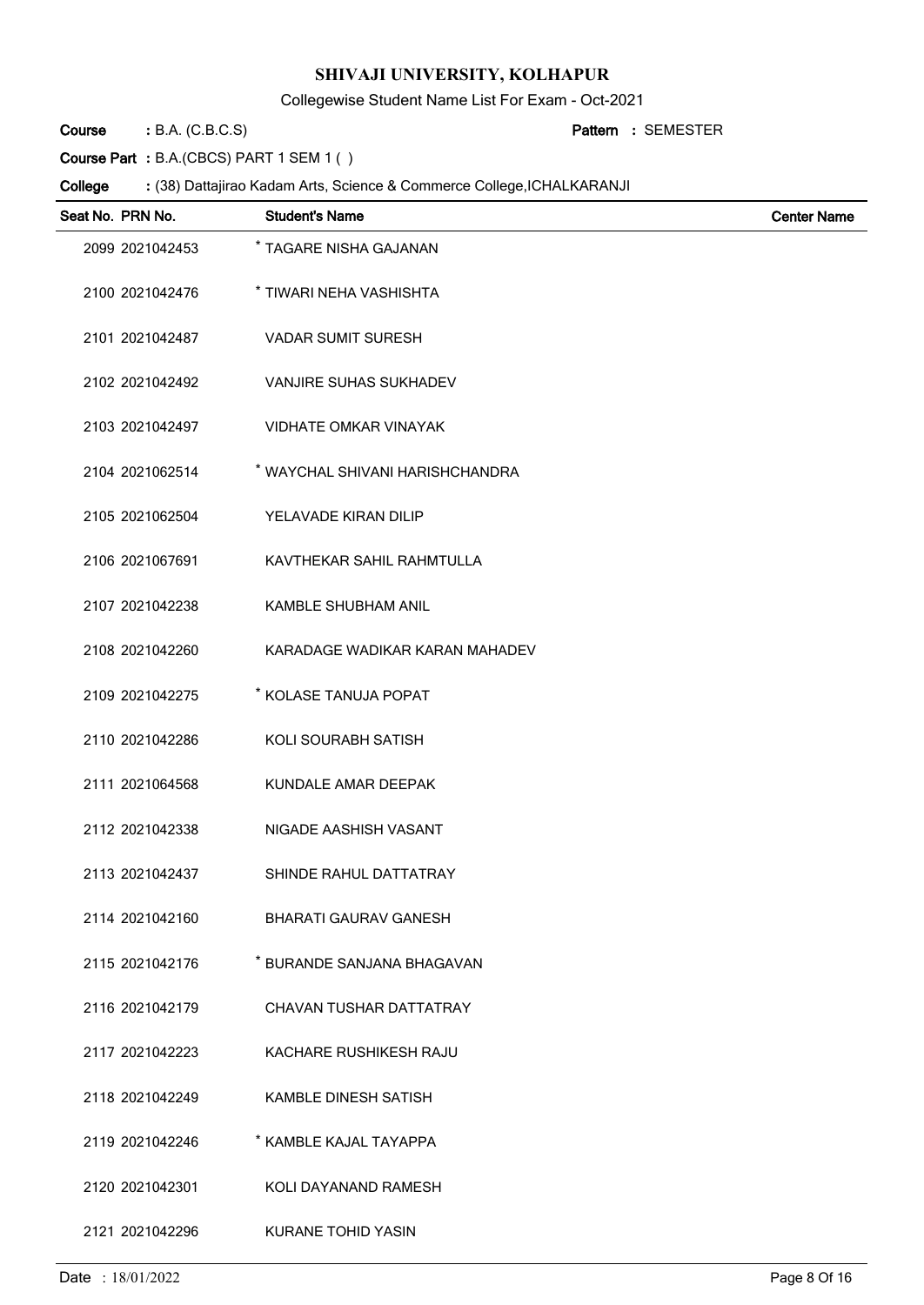Collegewise Student Name List For Exam - Oct-2021

B.A. (C.B.C.S) **: Pattern Course**

SEMESTER **:**

**Course Part :** B.A.(CBCS) PART 1 SEM 1 ( )

| Seat No. PRN No. | <b>Student's Name</b>              | <b>Center Name</b> |
|------------------|------------------------------------|--------------------|
| 2122 2021042373  | * PATIL RUTUJA DIPAK               |                    |
| 2123 2021042396  | PUJARI SUDARSHAN RAJENDRA          |                    |
| 2124 2021042400  | * RAUT DIPALI VINODKUMAR           |                    |
| 2125 2021042419  | SAWANT PRATHAMESH EKNATH           |                    |
| 2126 2021042422  | <b>SHAIKH NIHAL YASIN</b>          |                    |
| 2127 2021042499  | <b>WAGHMARE SUJAL DILIP</b>        |                    |
| 2128 2021072796  | CHAVAN OMKAR RAMCHANDRA            |                    |
| 2129 2021054698  | DHOTRE ARYAN KUMAR                 |                    |
| 2130 2021042199  | <b>GANGADHARE DHANAJI SUKHADEV</b> |                    |
| 2131 2021054699  | <b>GORE ASHISH MAHADEV</b>         |                    |
| 2132 2021042211  | <b>GUJARE ROHAN GOPAL</b>          |                    |
| 2133 2021054700  | <b>GURSALE TEJAS MAHESH</b>        |                    |
| 2134 2021042216  | JADHAV SANTOSH SAMBHAJI            |                    |
| 2135 2021042251  | KAMBLE ABHISHEK BHAGOJI            |                    |
| 2136 2021042248  | * KAMBLE PURVA AJIT                |                    |
| 2137 2021042265  | * KHARADE AVANTIKA SANJAY          |                    |
| 2138 2021042271  | * KHOT SNEHAL SHUBHASH             |                    |
| 2139 2021042339  | * NIGADE DEVIKA VINAYAK            |                    |
| 2140 2021042375  | PATIL SUJIT SATISH                 |                    |
| 2141 2021042390  | * PRARTHANHALLI GOURI SHANKAR      |                    |
| 2142 2021042466  | * TELVEKAR ASHIKA MADHUKAR         |                    |
| 2143 2021042475  | * THONGE KOMAL RAJENDRA            |                    |
| 2144 2021042489  | * VALVI AMISHA DILIP               |                    |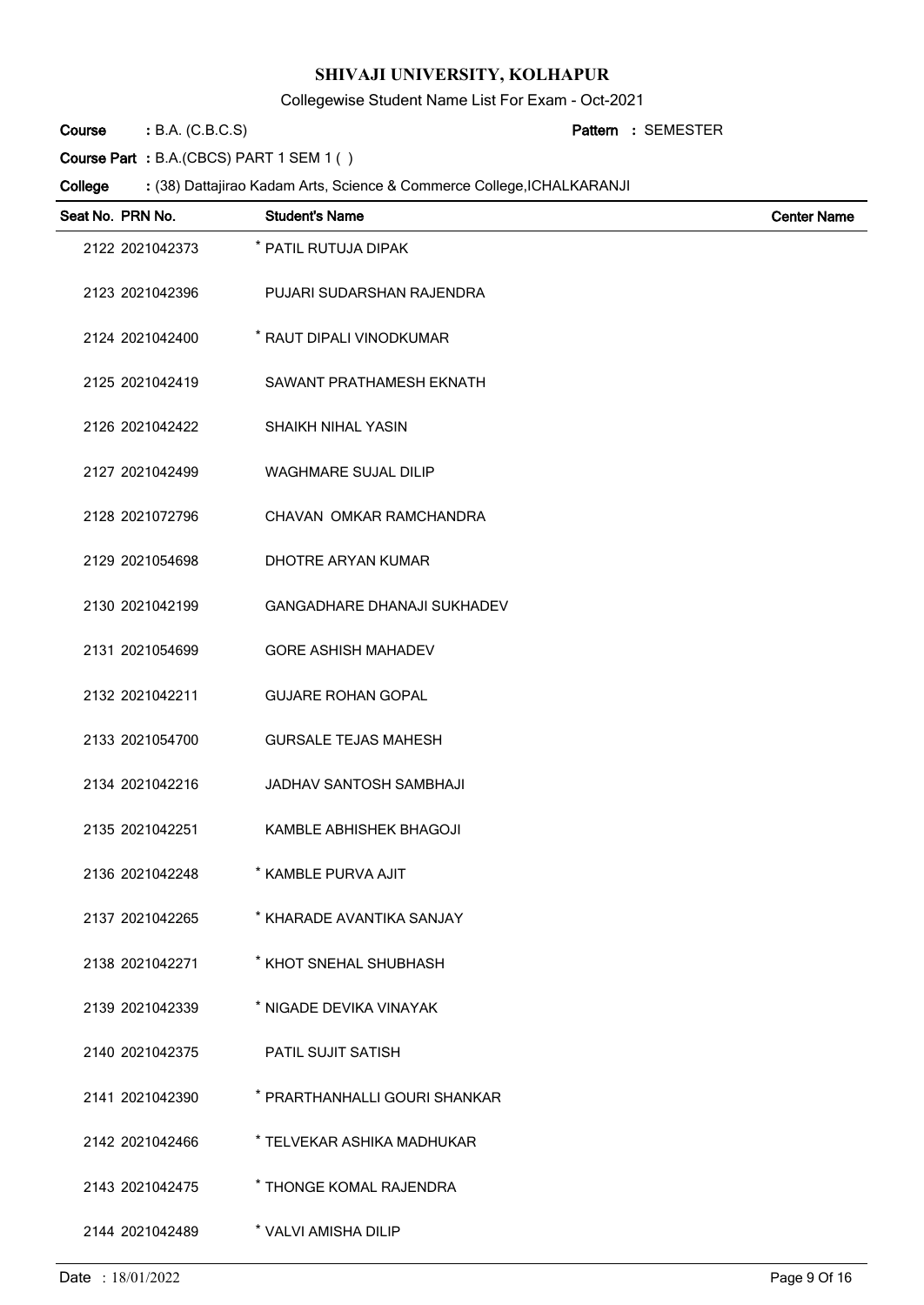Collegewise Student Name List For Exam - Oct-2021

B.A. (C.B.C.S) **: Pattern Course**

SEMESTER **:**

**Course Part :** B.A.(CBCS) PART 1 SEM 1 ( )

| Seat No. PRN No. | <b>Student's Name</b>               | <b>Center Name</b> |
|------------------|-------------------------------------|--------------------|
| 2145 2021042242  | * KAMBLE PRAMILA ANIL               |                    |
| 2146 2021042255  | * KAMBLE URMILA ANIL                |                    |
| 2147 2021042318  | * MOLE SHREYA SUNIL                 |                    |
| 2148 2021042442  | * SONAVANE PRIYANKA TULASHIDAS      |                    |
| 2149 2021042236  | KAMBLE SWAPNIL RAMESH               |                    |
| 2150 2021062509  | * CHOUGULE VAIDEHI CHOUGONDA        |                    |
| 2151 2021067688  | * KAMBLE MONALI NETAJI              |                    |
| 2152 2021062501  | <b>MORE PRATHAMESH BHANUDAS</b>     |                    |
| 2153 2021054785  | <b>NADAF SOHEL SHABBIR</b>          |                    |
| 2154 2021042362  | PATIL RUSHIKESH ASHOK               |                    |
| 2155 2021042163  | * BHOSALE ANUJA ANANDA              |                    |
| 2156 2021042210  | <b>GONDAKAR ABHISHEK NARENDRA</b>   |                    |
| 2157 2021042215  | * HOSMANI RITIKA SHEKHAR            |                    |
| 2158 2021042222  | * JONDHALE HARSHADA SANTOSH         |                    |
| 2159 2021042241  | * KAMBLE PRITI SANDEEP              |                    |
| 2160 2021042280  | KOLI RAVINDRA BHARAMU               |                    |
| 2161 2021042311  | MANE ADITYA SUDHIR                  |                    |
| 2162 2021042342  | * PANG VIJAYALXMI SURESH            |                    |
| 2163 2021042388  | * POWAR PRANJAL DHANAJI             |                    |
| 2164 2021042494  | * VATHARE RIYA YOGESH               |                    |
| 2165 2021062515  | * ATIGIDAD NILKANTHA MALLIKARJUN    |                    |
| 2166 2021067679  | * GANAPTE AISHWARYA RAHUL           |                    |
| 2167 2021042209  | <b>GIRMAL SHREYAVANSH BALASAHEB</b> |                    |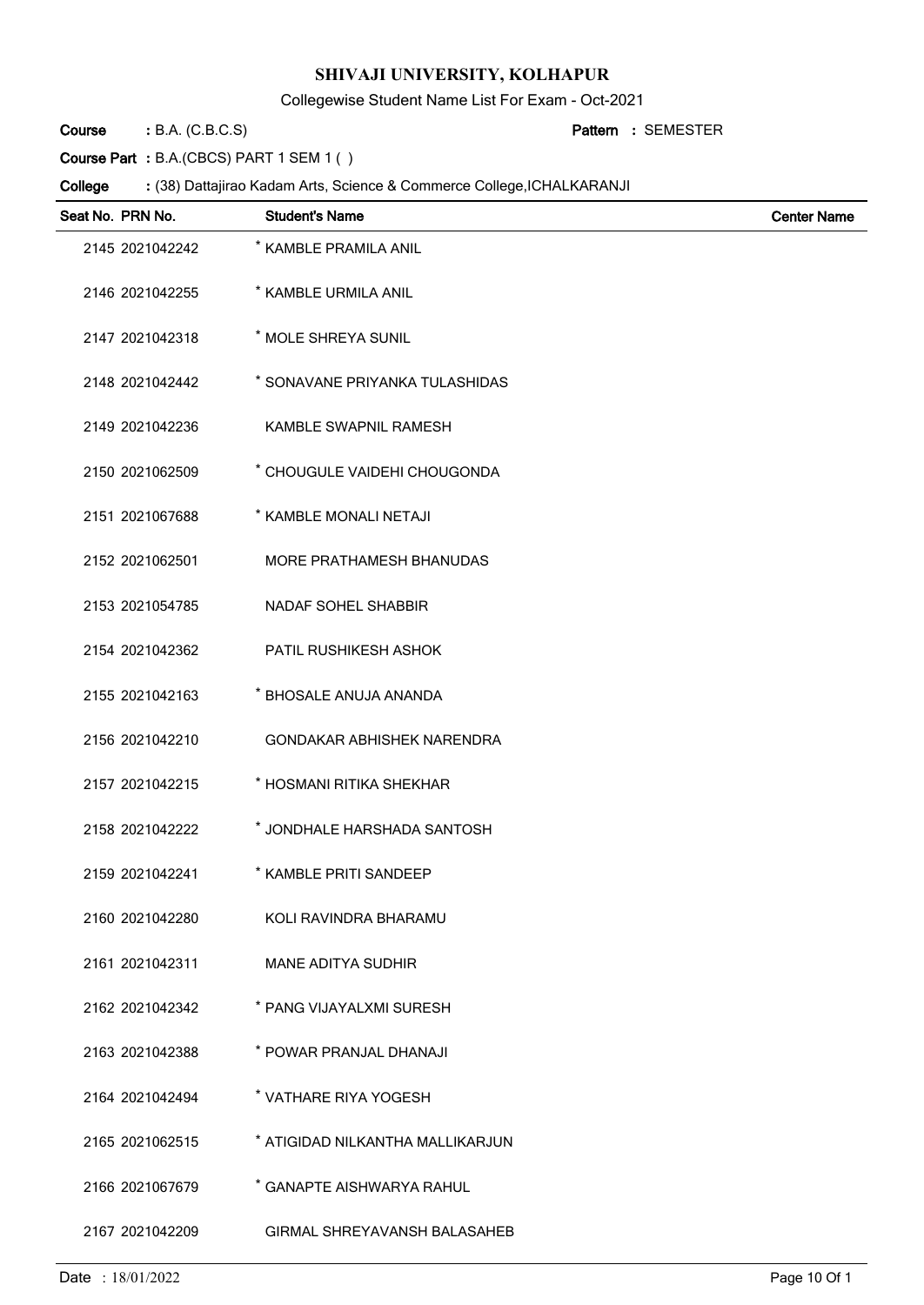Collegewise Student Name List For Exam - Oct-2021

B.A. (C.B.C.S) **: Pattern Course**

SEMESTER **:**

**Course Part :** B.A.(CBCS) PART 1 SEM 1 ( )

| Seat No. PRN No. | <b>Student's Name</b>          | <b>Center Name</b> |
|------------------|--------------------------------|--------------------|
| 2168 2021054705  | KALEBERE YASH SANTOSH          |                    |
| 2169 2021042261  | * KARDYALKAR AKSHATA ARUN      |                    |
| 2170 2021062496  | * LATAWADE SONALI SUNIL        |                    |
| 2171 2021054716  | <b>LOKARE SANKET RAJU</b>      |                    |
| 2172 2021054790  | <b>NAIK RAHUL MAHADEV</b>      |                    |
| 2173 2021062494  | PATIL PRATHMESH DASHARATH      |                    |
| 2174 2021042368  | PATIL VIVEK VIJAY              |                    |
| 2175 2021054808  | * SHINGE PRATIKSHA SUBHASH     |                    |
| 2176 2021054811  | <b>TAMAYCHE VISHARAD SUNIL</b> |                    |
| 2177 2021062482  | UTTURE ADITYA JITENDRA         |                    |
| 2178 2021042250  | KAMBLE RAHUL BALASO            |                    |
| 2179 2021042290  | KUDALKAR RAHUL DILIP           |                    |
| 2180 2021062492  | LIGADE SHITAL DILIP            |                    |
| 2181 2021042147  | * BAJABALE TANUJA SHRIMANT     |                    |
| 2182 2021042161  | * BHILAWADE RUTUJA BAJARANG    |                    |
| 2183 2021042254  | KAMBLE KARNA RAVINDRA          |                    |
| 2184 2021042268  | * KHOT MAYURI DATTATRAY        |                    |
| 2185 2021042382  | * PATIL SANMATI BHAUSO         |                    |
| 2186 2021042458  | <b>TAMBE AVADHUT PANDURANG</b> |                    |
| 2187 2021042505  | YADAV TEJAS MAHADEV            |                    |
| 2188 2021037107  | * AADENDRA SUDHA DEEPAK        |                    |
| 2189 2021042159  | * BENADE GAYATRI BHAUSO        |                    |
| 2190 2021042165  | BHOSALE SOMESHWAR RAJENDRA     |                    |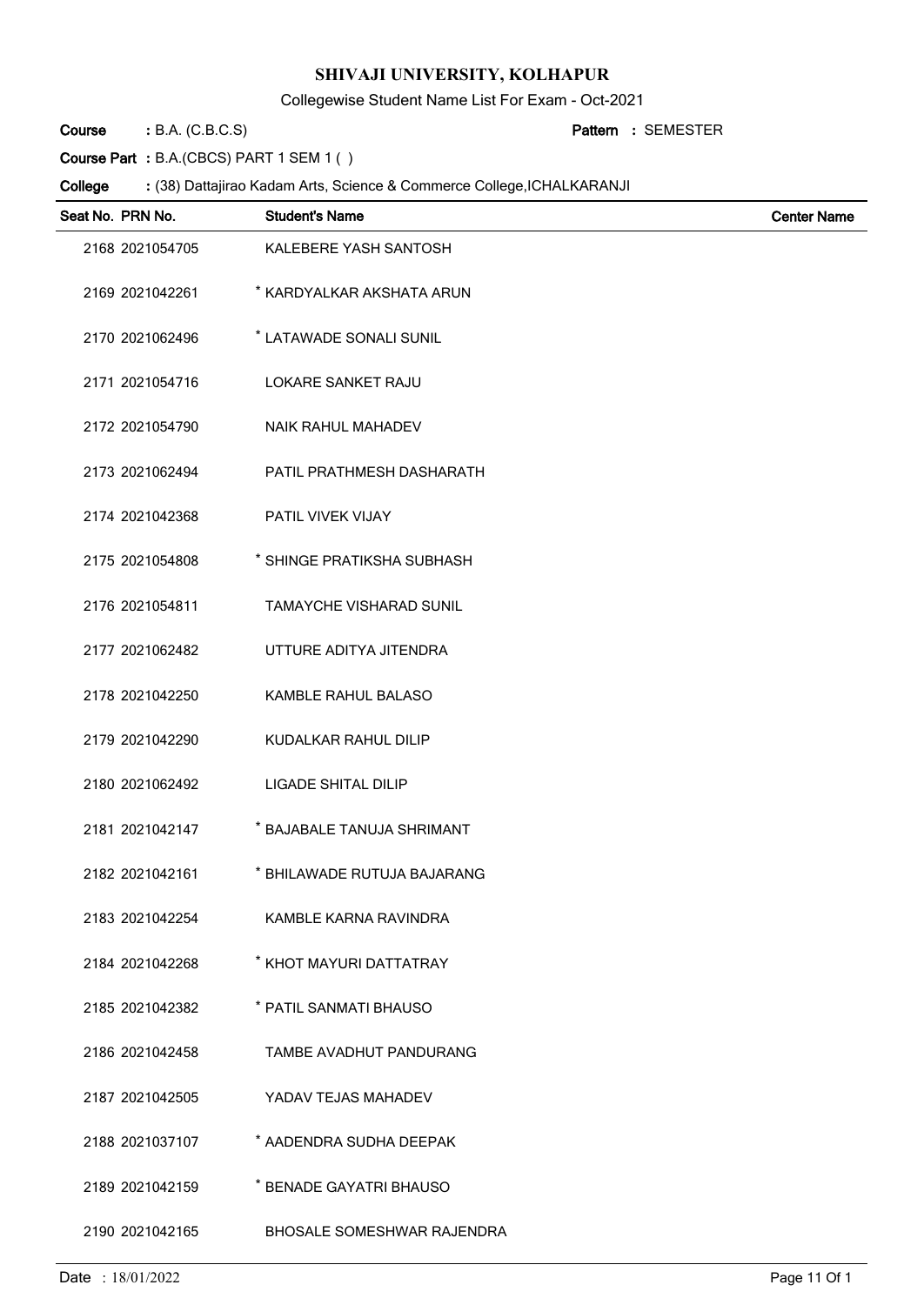Collegewise Student Name List For Exam - Oct-2021

B.A. (C.B.C.S) **: Pattern Course**

SEMESTER **:**

**Course Part :** B.A.(CBCS) PART 1 SEM 1 ( )

| Seat No. PRN No. | <b>Student's Name</b>        | <b>Center Name</b> |
|------------------|------------------------------|--------------------|
| 2191 2021042173  | <b>BUCHADE AMIT RAJU</b>     |                    |
| 2192 2021042189  | DHARANGUTTE SAMMED PRAKASH   |                    |
| 2193 2021042192  | <b>EKSHINGE TEJAS ANKUSH</b> |                    |
| 2194 2021042196  | * GAIKWAD SANJANA YOUSHAB    |                    |
| 2195 2021042200  | * GANGAPURE POOJA MANOHAR    |                    |
| 2196 2021042206  | <b>GHODE PRAKASH VILAS</b>   |                    |
| 2197 2021042229  | KAMALAKAR ADITYA ANAND       |                    |
| 2198 2021042247  | KAMBLE ROHAN RAMESH          |                    |
| 2199 2021042257  | KAMBLE ROHIT RAJENDRA        |                    |
| 2200 2021042234  | * KAMBLE SPHURTI SUNIL       |                    |
| 2201 2021042264  | KHAN SAHIDULLHA AJIJ         |                    |
| 2202 2021069557  | KOTAGI VIKAS BASAVRAJ        |                    |
| 2203 2021042293  | KURADE ISHWAR ANNAPPA        |                    |
| 2204 2021042295  | KURANE SANKET UJWAL          |                    |
| 2205 2021042309  | * MALI NEHA SANJAY           |                    |
| 2206 2021042317  | * MOHITE NIKITA SUNIL        |                    |
| 2207 2021042327  | MUSMUSE KUNAL EAKNATH        |                    |
| 2208 2021042335  | NAVALE ABHISHEK ARVIND       |                    |
| 2209 2021042348  | PATHAN SAJID RAJU            |                    |
| 2210 2021042351  | PATIL ADITYA DIPAK           |                    |
| 2211 2021042430  | SHINDE AVINASH APPASAB       |                    |
| 2212 2021042485  | VADAR RONAK TAYAPPA          |                    |
| 2213 2021037118  | AMBUPE KIRAN VIRENDRA        |                    |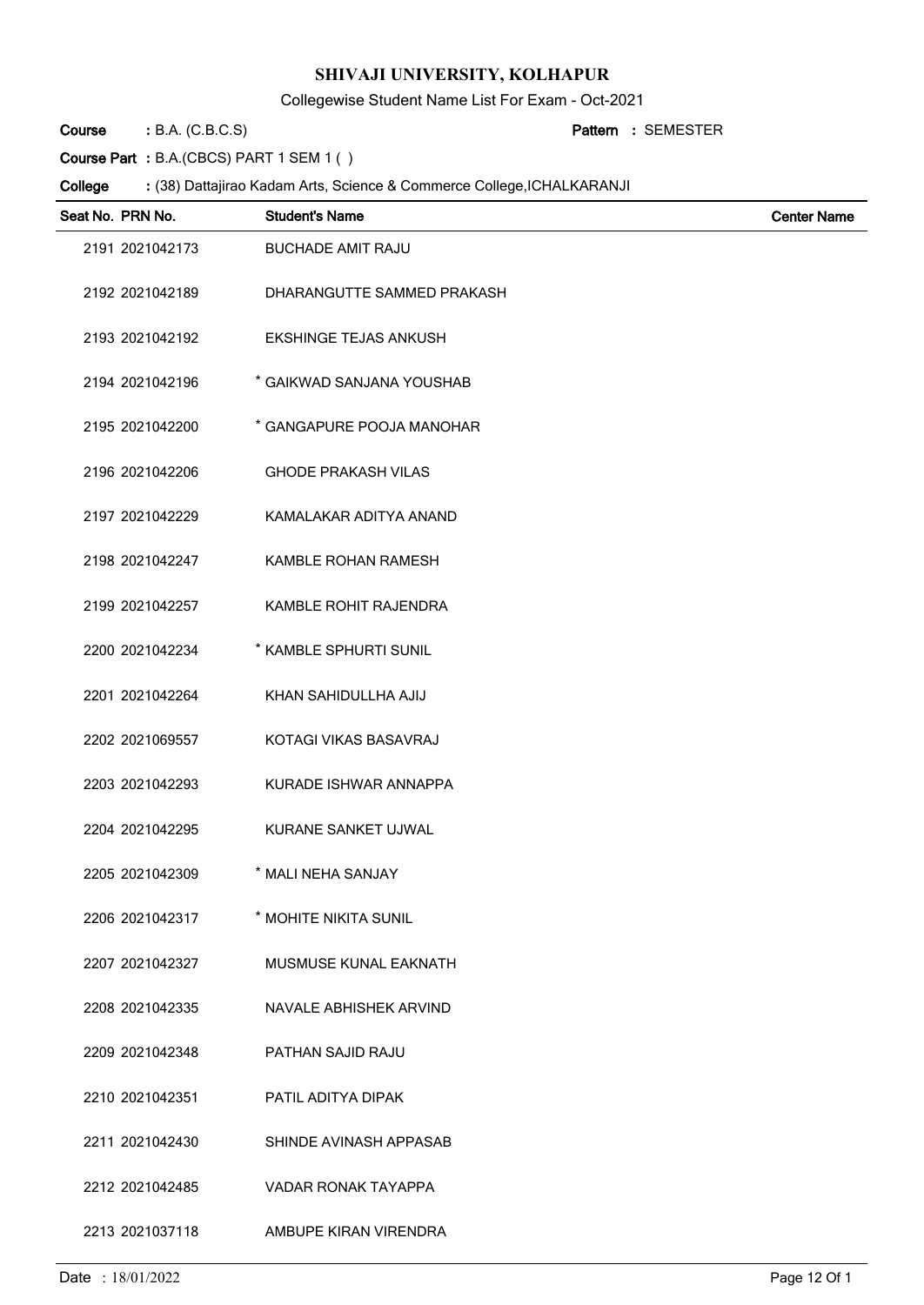Collegewise Student Name List For Exam - Oct-2021

B.A. (C.B.C.S) **: Pattern Course**

SEMESTER **:**

**Course Part :** B.A.(CBCS) PART 1 SEM 1 ( )

| Seat No. PRN No. | <b>Student's Name</b>          | <b>Center Name</b> |
|------------------|--------------------------------|--------------------|
| 2214 2021042169  | <b>BHOSALE AVINASH MAHADEV</b> |                    |
| 2215 2021042204  | <b>GAVALI KISHOR SANJAY</b>    |                    |
| 2216 2021042221  | <b>JANTRE SWAPNIL KIRAN</b>    |                    |
| 2217 2021042231  | KAMBLE AVADHUT BABASAHEB       |                    |
| 2218 2021042245  | KAMBLE ONKAR DAGADU            |                    |
| 2219 2021042232  | KAMBLE SIDDHARTH KRUSHNAT      |                    |
| 2220 2021042233  | KAMBLE SOURABH DIGAMBAR        |                    |
| 2221 2021042243  | KAMBLE VIRENDRA DEMOJI         |                    |
| 2222 2021042278  | * KOLI SALONI SUKUMAR          |                    |
| 2223 2021042305  | MAGADUM ABHISHEK CHANDRAKANT   |                    |
| 2224 2021054717  | MAGDUM SUDARSHAN BANDU         |                    |
| 2225 2021042310  | <b>MALI RUSHIKESH ANAND</b>    |                    |
| 2226 2021042322  | * MULLA AMESHA AKHTAR          |                    |
| 2227 2021042326  | MUSALE PRANAV BAJARANG         |                    |
| 2228 2021042332  | NALAVADE ROHIT KRISHNAT        |                    |
| 2229 2021042333  | * NANDGAVE AKSHATA BHUPAL      |                    |
| 2230 2021042328  | NANDRE PRADEEP RATNAKAR        |                    |
| 2231 2021042336  | NEJE TUSHAR VARDHAMAN          |                    |
| 2232 2021042337  | NEMISHTE ANIKET PARASHRAM      |                    |
| 2233 2021042381  | PATIL SHREYASH BAJARANG        |                    |
| 2234 2021042384  | POWAR AKASH MAHADEV            |                    |
| 2235 2021042409  | SALUNKHE TEJAS RAMDAS          |                    |
| 2236 2021042410  | SALUNKHE VAIBHAV SHANKAR       |                    |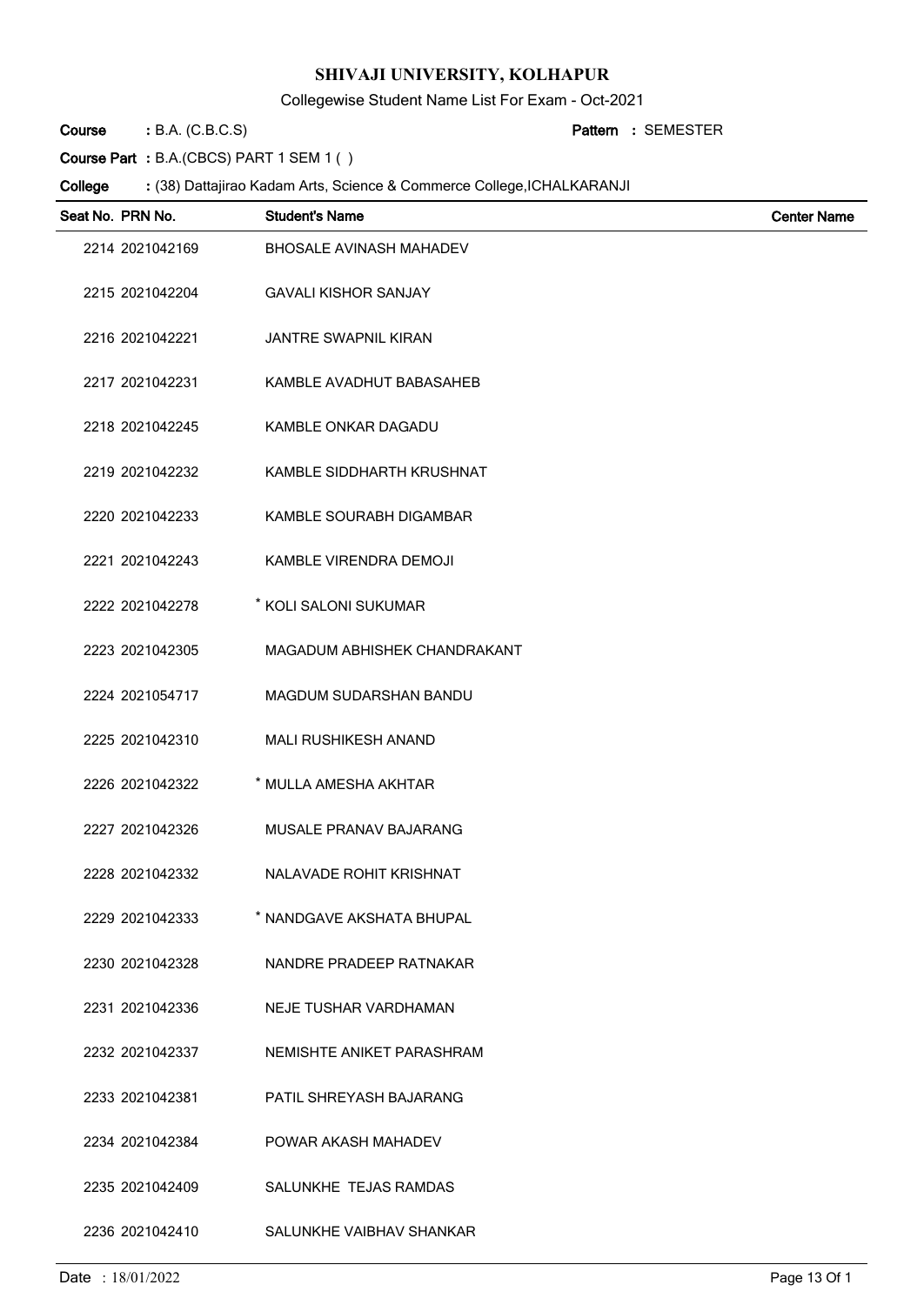Collegewise Student Name List For Exam - Oct-2021

B.A. (C.B.C.S) **: Pattern Course**

SEMESTER **:**

**Course Part :** B.A.(CBCS) PART 1 SEM 1 ( )

| Seat No. PRN No. | <b>Student's Name</b>           | <b>Center Name</b> |
|------------------|---------------------------------|--------------------|
| 2237 2021042412  | * SARDESAI RUTUJA APPASO        |                    |
| 2238 2021042432  | SHINDE DARSHAN RAJARAM          |                    |
| 2239 2021042537  | SURYAWANSHI TUSHAR MAHADEV      |                    |
| 2240 2021042448  | <b>SUTAR SURAJ SUBHASH</b>      |                    |
| 2241 2021042454  | TALEKAR ROHAN RAJENDRA          |                    |
| 2242 2021042468  | THOMBARE SANKET SURYAKANT       |                    |
| 2243 2021042493  | VARUTE VAIBHAV VINOD            |                    |
| 2244 2021037139  | AMBUPE ROHIT SANJAY             |                    |
| 2245 2021042170  | <b>BOLI DEVRAJ BHIMRAO</b>      |                    |
| 2246 2021042201  | <b>GARAD MHAKU RAVINDRA</b>     |                    |
| 2247 2021042207  | <b>GHORPADE DARSHAN SANTOSH</b> |                    |
| 2248 2021042256  | KAMBLE RUPESH KERABA            |                    |
| 2249 2021042272  | KHOT SUMIT RAJU                 |                    |
| 2250 2021042282  | KOLI SHUBHAM ANIL               |                    |
| 2251 2021054711  | KORAVI VAIBHAV RAMCHANDRA       |                    |
| 2252 2021042353  | PATIL ANUJ DIPAK                |                    |
| 2253 2021042356  | * PATIL MEGHA KALLAPPA          |                    |
| 2254 2021042370  | * PHALAKE PRITI MARTAND         |                    |
| 2255 2021042401  | RAVAL NIRANJAN BHARAT           |                    |
| 2256 2021037103  | AABDAN VRUSHBH MAHAVEER         |                    |
| 2257 2021042213  | <b>GURAV KARAN KRUSHNA</b>      |                    |
| 2258 2021042219  | <b>JAMADAR ARIF DASTGIR</b>     |                    |
| 2259 2021042226  | KADAM HARSHVARDHAN VAIBHAV      |                    |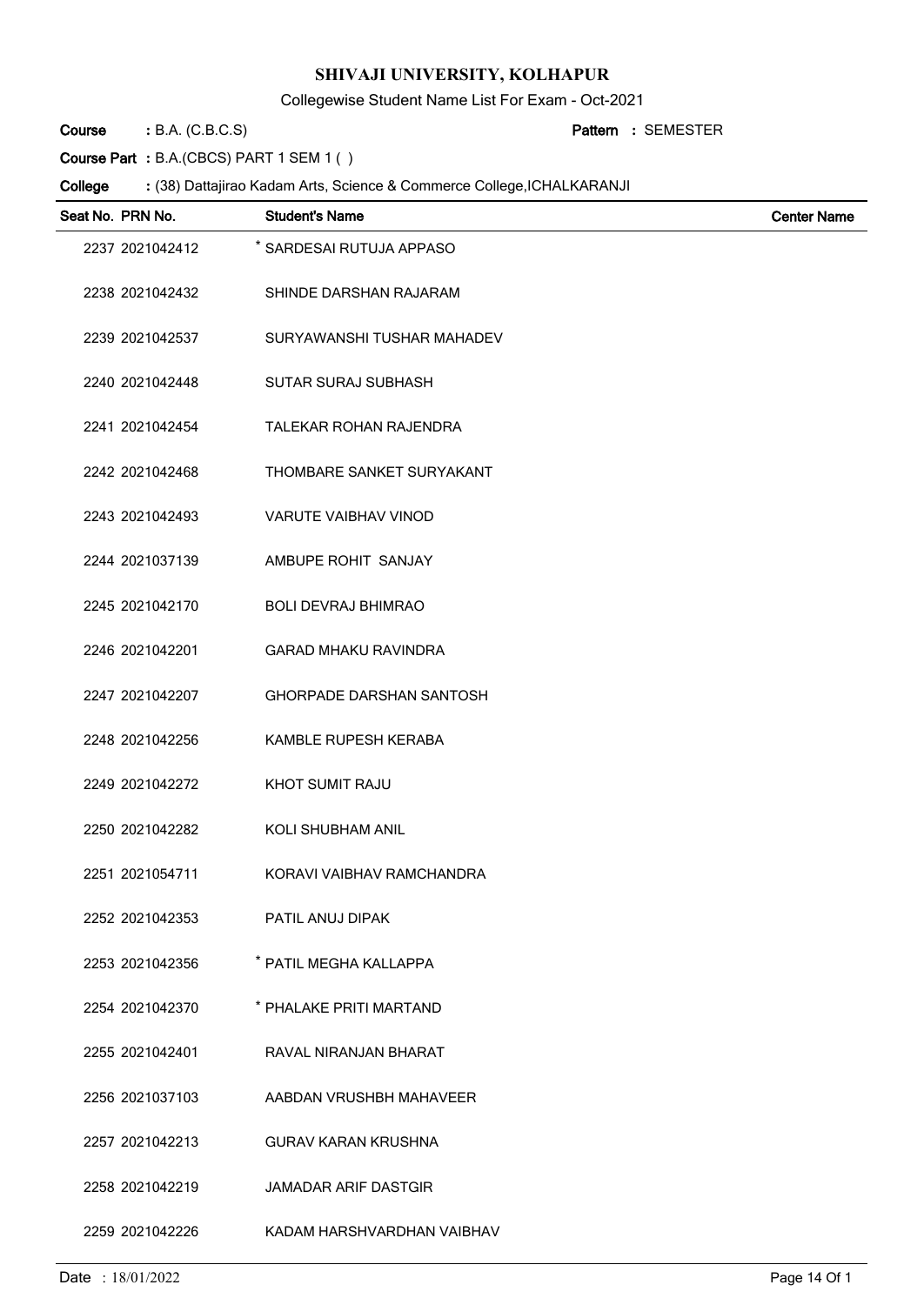Collegewise Student Name List For Exam - Oct-2021

B.A. (C.B.C.S) **: Pattern Course**

SEMESTER **:**

**Course Part :** B.A.(CBCS) PART 1 SEM 1 ( )

#### (38) Dattajirao Kadam Arts, Science & Commerce College,ICHALKARANJI **: College**

| Seat No. PRN No. | <b>Student's Name</b>            | <b>Center Name</b> |
|------------------|----------------------------------|--------------------|
| 2260 2021042227  | KAKANKE ROHIT PRABHU             |                    |
| 2261 2021042270  | KHOT ROHIT VIJAY                 |                    |
| 2262 2021042276  | KOLHAPURE SHREYAS SHIVAJI        |                    |
| 2263 2021042291  | KUMBHAR OMKAR VASANT             |                    |
| 2264 2021042292  | KUMBHAR ROHAN MOHAN              |                    |
| 2265 2021042299  | <b>LAKHE AVINASH DIPAK</b>       |                    |
| 2266 2021042300  | LAKHE SHIVAM DIPAK               |                    |
| 2267 2021042320  | MUJAWAR AMAN SARDAR              |                    |
| 2268 2021042340  | NILGAR SUDHIR SADASHIV           |                    |
| 2269 2021042360  | PATIL PUSHPADANT RUDRAGONDA      |                    |
| 2270 2021042386  | POWAR ONKAR BABURAO              |                    |
| 2271 2021042389  | PRADHAN SAMRAT DEEPAK            |                    |
| 2272 2021042408  | * SALASAKAR SHITAL SHARAD        |                    |
| 2273 2021042416  | SATHE SACHIN ANANDA              |                    |
| 2274 2021042443  | SONVANE HARISH TULSHIDAS         |                    |
| 2275 2021042325  | MURKUNDE SHIVAJI SADASHIV        |                    |
| 2276 2021042372  | POWAR ADITYA ANIL                |                    |
| 2277 2021042287  | * KOLI SAYALI MARUTI             |                    |
| 2278 2021042277  | * KOLI SHRUTIKA SANTOSH          |                    |
| 2279 2021042319  | MOMIN SAHIL ALIAS IRFAN MUJJAMIL |                    |
| 2280 2021042423  | SHAIKH SHAHIN NOORMOHAMMAD       |                    |
| 2281 2021042509  | * BONGARDE NIKITA SANJAY         |                    |

ICH **:** Dattajirao Kadam Arts, Science & Commerce College,ICHALKARANJI